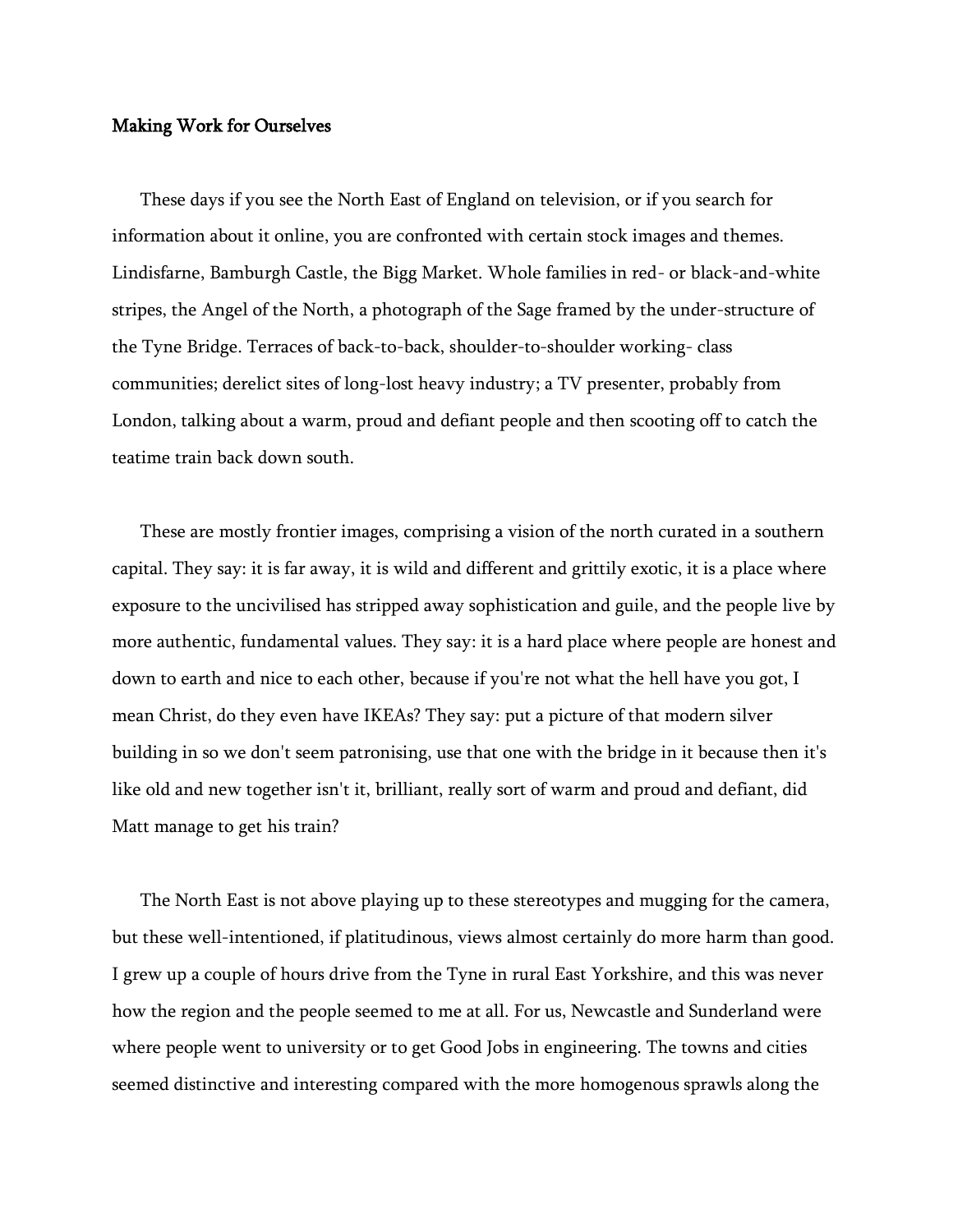M62. The people, daytripping or holidaying in Scarborough, Whitby or York, tended to be waspishly, annoyingly witty, quick off the mark like Scousers and thus the subject of envy disguised as baleful Yorkshire derision. Geordie smart-arses, we said, knowing how it annoyed the ones not actually from Newcastle. Loud-mouthed North-East gits. Who do they think they are?

\*

Who do they think they are? It was a surprise for me to find out, as I got older, that on its own patch, the North East can seem quite doubtful as to its identity, and bloody-mindedly reticent about its achievements. Perhaps because they've been subjected to so much platitude and canting cliché, they hate being pinned down. Compliment the region on having more or less invented the industrial revolution, and they'll tell you well, yes, but they need to look forward now, there's been too much living in the past. Acknowledge the new industrial and cultural achievements of the last 20 years and they say maybe, but it needs to be spread across the region better. Admit you always secretly liked that smart-arsed patter, and they laugh and say yes you might say that, but we're not really a confident people, we're not as good at blowing our own trumpets as the Mancunians and the Liverpudlians and the Yorkshire people seem to be.

You can understand the slightly gruff, sceptical equivocation when you consider how often in the last half century or so 'identity' and 'vision' have been imposed on the area, rather than chosen by its people. It has been the Brasilia of the North, the Dorchester of the North (that was last year), a part of the Northern Powerhouse and for much of the 1980s it felt like a testing ground for a new way of managing – or rather, not managing – economic decline. Years of hearing similar prophecies from politicians has instilled a strong scepticism about big plans and promises of help, and a sense that if someone comes at you with a vision,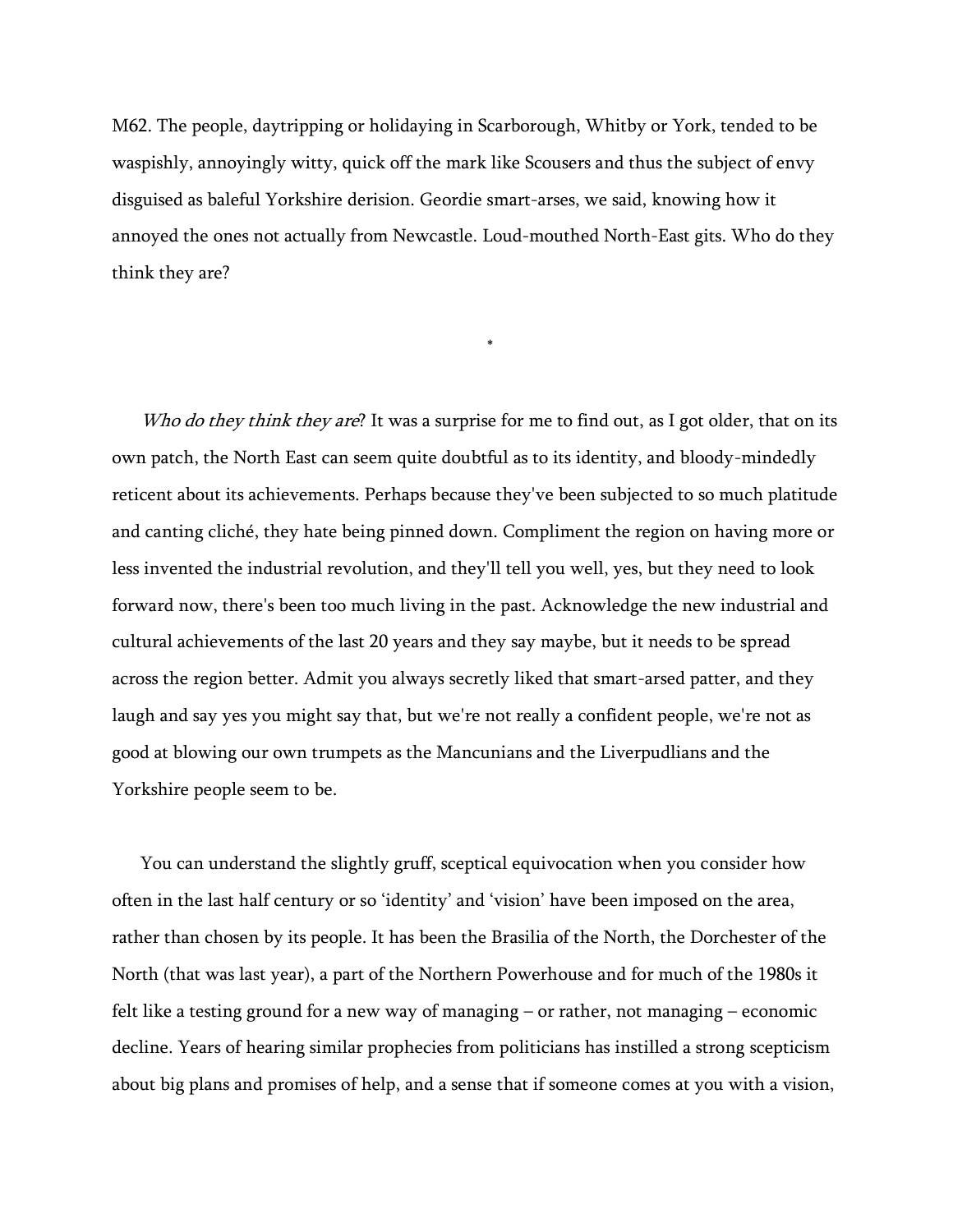it's really going to involve them telling you how you should think and act and talk in order to fit into it. Radical visions are all very well in affluent areas near centres of political power, because in those places, change carries less risk. In the North East, people know how dangerous ill-considered change can be.

However, in the places in the North East where people talk about such things, they talk about other cities in the North reinventing themselves: about Manctopia, about Liverpool somehow becoming a living museum of itself, about Leeds – Leeds! – becoming an international financial services centre with fashionably asymmetric buildings and a football ground where the fans – Leeds fans! - sing songs in Spanish. These places have become modern versions of themselves without losing their integrity, and now, here in the North East of England in the early  $21<sup>st</sup>$  century, there is a sense of having the potential to do not just the same, but better.

'I'll let you say the stuff about the once-in-a-generation opportunity,' one historyconscious local business owner said to me when I asked him what he thought about North-Eastern identity in 2020. 'The trouble with us is, we have a once-in-a generation opportunity two or three times every generation. No-one wants to say it anymore because it feels like tempting fate.'

He had in mind not only the Conservative Party's post-2019 election promise of a levelling-up agenda and fairer funding for the region, but also a set of other developments that that promise had pulled into focus: the growth of the area's higher education institutions, and the shiny new steel-and-glass national innovation centres for data, ageing and the rural economy being built in Newcastle; the clusters of specialised century industries, building-design software, robotics and paint technology that have flourished in the last ten years; the local boom in offshore wind energy; the notion that in a service-based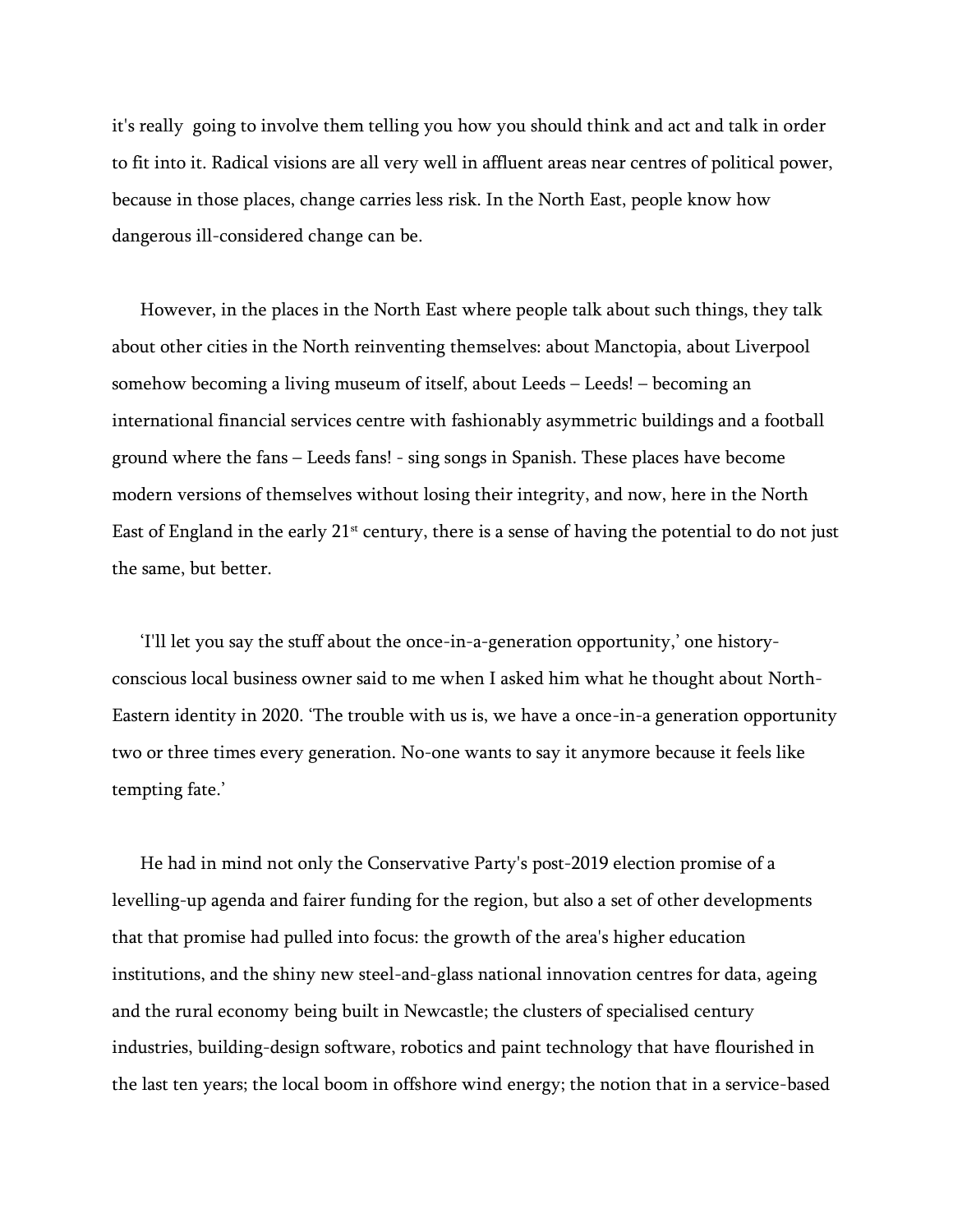economy, having a reputation as England's most trustworthy region might be an extremely valuable asset; the post-COVID19 sense that in the brave new world of Zoom and homeworking, we might be freer to relocate and work where we like; the area's well-known liveability and quality of life.

Because commentators still feel obliged to view the region in the shade and shadows of its past industrial decline, there is south of Durham, far too little awareness of its contemporary industrial prowess. Consider, as for just one example, offshore renewable energy. When the country's first offshore wind farm was built in Blyth in 2000, it ought to have been seen as a bold statement about the future, a building on the invention of powergenerating technology in the North East, and a new phase of the industrial revolution in which this great centre of creativity and problem-solving would remedy the problems of the past. Instead it was met with mockery, and predictions that wind power would be an expensive flop.

Twenty years later, renewable energy is cheaper than that generated from fossil fuels, and the North East is one of the recognised global centres of excellence for manufacturing and servicing turbines and other equipment.

Partly because of that reputation, the world's largest wind farm is being built out on the Dogger Bank, and will be serviced from a base in the Newcastle docks. Up the coast at Blyth at the National Offshore Renewable Energy Centre, marine engineers develop the equipment of 2030 and 2040 and beyond with the biggest power- generating companies and equipment manufacturers in the world. At the testing facility, one of the biggest on earth, those engineers identify problems and communicate them to local, smaller-scale suppliers who use their inventiveness to solve the problems. Their knowledge and ability has been handed down: every other man and woman you meet in this industry seems to have had parents and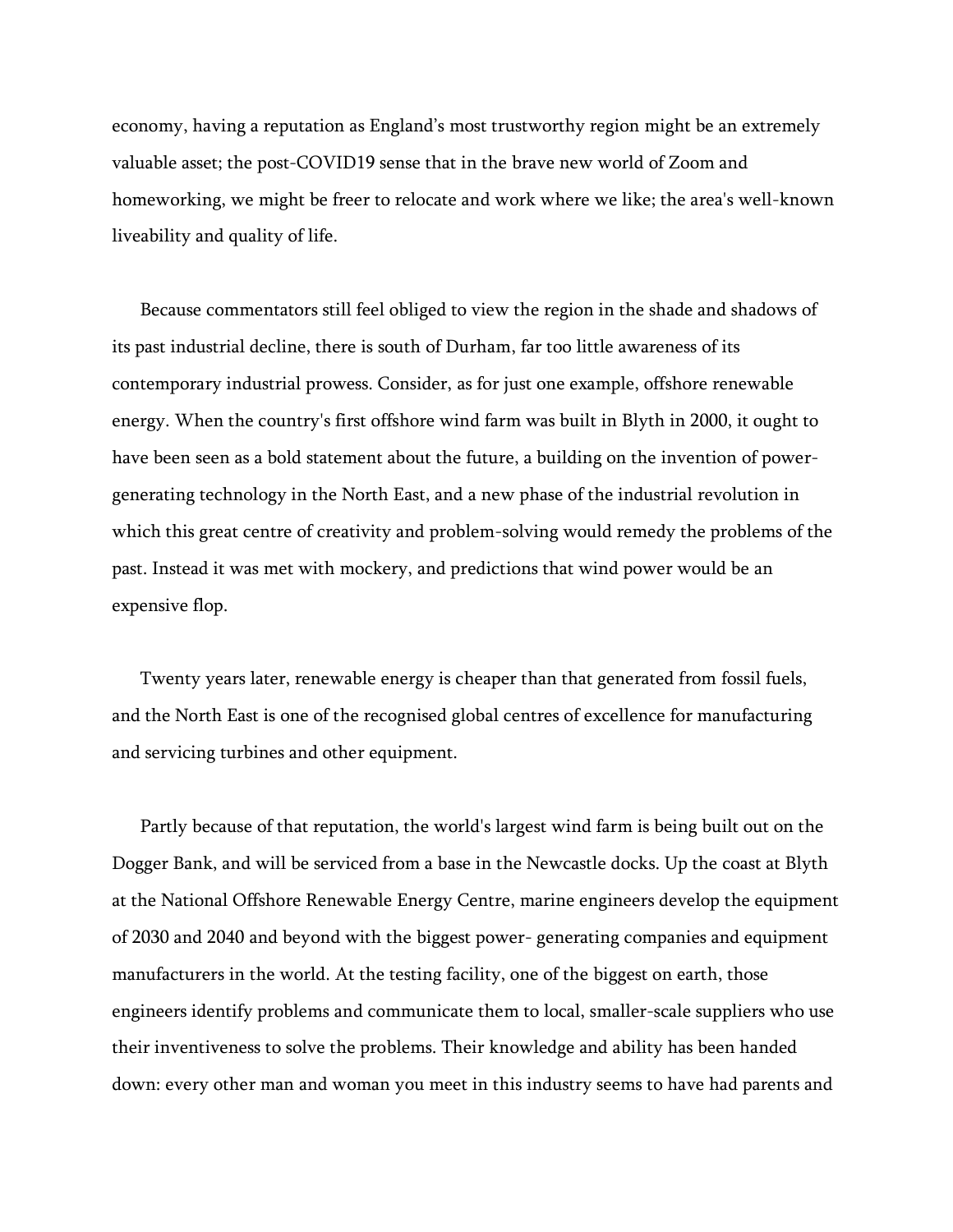grandparents who got their knowledge of the sea and machines from shipbuilding. Many of them worked in the oil and gas industries when the shipyards were repurposed in the 1980s and 1990s, and now here they are.

Thanks to them, this whole area is an international centre for subsea equipment like cable-laying machines and underwater maintenance robots. It is expected that the maintenance robots being designed now will soon be able to repair blades and cells, thereby allowing humans to avoid the dangers of climbing along turbine blades hundreds of feet above the sea to fix salt-spray-bitten edges. As that happens, it is hoped at least, the North East will become the world centre for maintaining this vital source of energy and carbon reduction. Given that Aberdeen built its fortune on the servicing of oil rigs rather than oil itself, and given that there is said to be enough wind in the North Sea to power all of Europe, then this servicing alone should represent a potentially vast economic benefit.

You have to feel that some places would make more of this, but as we know, this place doesn't brag.

'Maybe it's because it's a relatively contented place,' I was told by someone who had moved here from Oxford 20 years ago. 'There's a genuinely strong sense of community, and that might mean a lot of people don't like to stand out. You know, you get people so respectful of their past, their parents, their home, that they will almost apologise for having been the first in the family to go to university, or to have a job seen as a bit fancy.'

\*

In those places in the North East where people talk about such things, they sometimes wonder if this otherwise rather attractive modesty and sociability might be an obstacle to the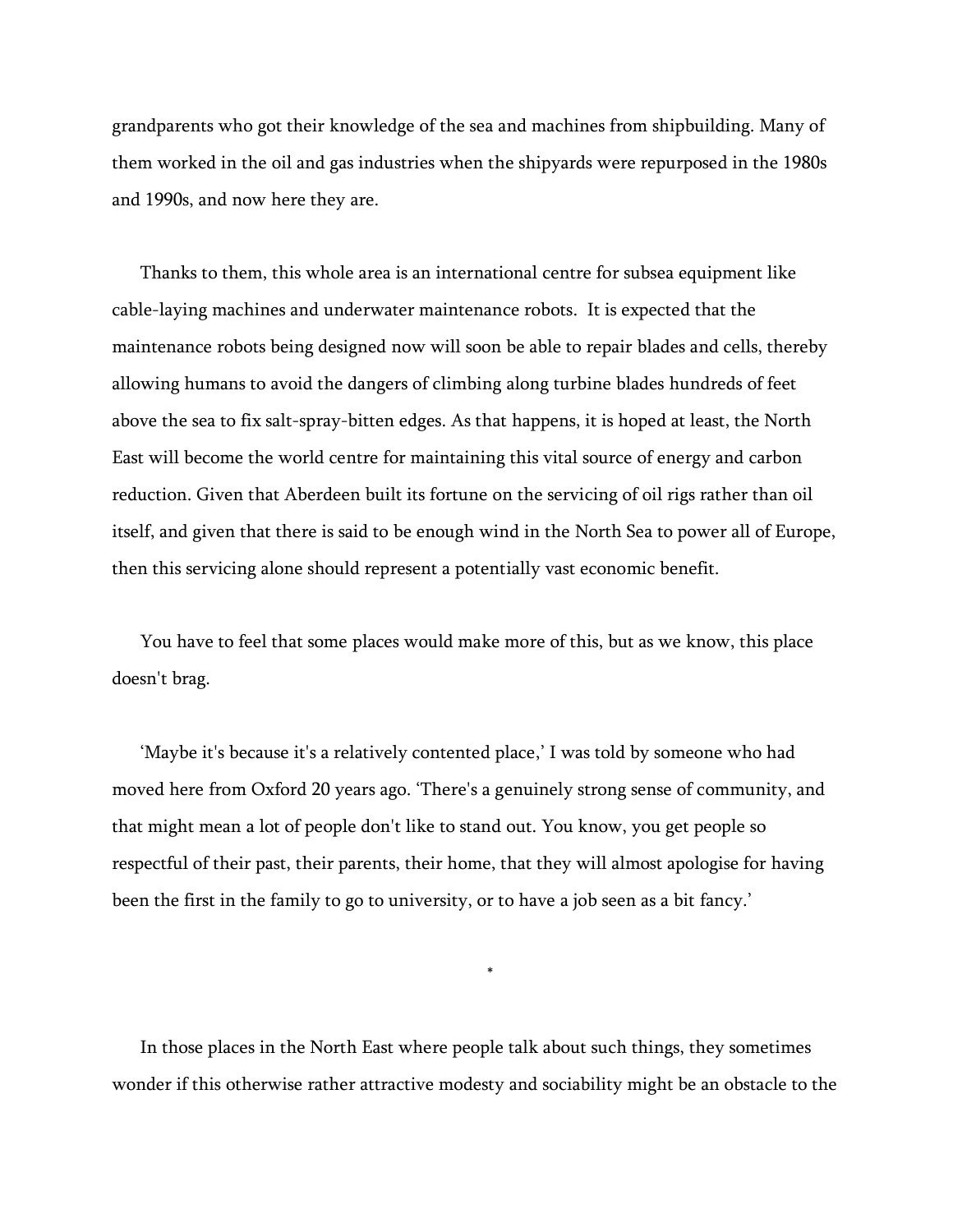potential reinvention. The Manctopias and the L££dses have had a big, simple idea, and worked away at it until it set in. What big idea might work here, in a place where people are justly sceptical of big ideas, and where they might prefer acting together rather going it alone and sticking out?

My suggestion would be that they start by thinking about work. One legacy of the North East's unique and world-famous industrial history is the intertwining of regional identity with ideas about work – what people do, how, where and why they do it, how they find purpose and improvement. The communities and social relationships that developed in industrial towns and cities have been widely studied by academics, and depicted by artists; local language, culture and lifestyle are still strongly influenced by workplaces that now employ only tiny percentages of the workforce, or may even have closed. In turn, the nature of the community and the character of the people may determine the kind of work that gets done.

It scarcely needs repeating that of all the country's regions, the North East played the most illustrious role in Britain's Industrial Revolution of the 18th and 19th centuries. The coal and the steel, the ships and the railways, the electric and the power generation, the engineering and the manufacturing, the new philosophies of science and society; to list and analyse of the area's achievements in these respects are beyond the scope of this piece. The question is rather, does this past have continuity with the present, and can that continuity be helpfully adapted as a foundation for the future?

There are plenty of reasons why the answer might be no, get over it. The famous achievements of the past are associated with individuals, operating at a time when it was possible for an individual entrepreneur to influence industries in ways they do not in the  $21<sup>st</sup>$ century. There is always in the North East a nagging sense that the past carries a risk of self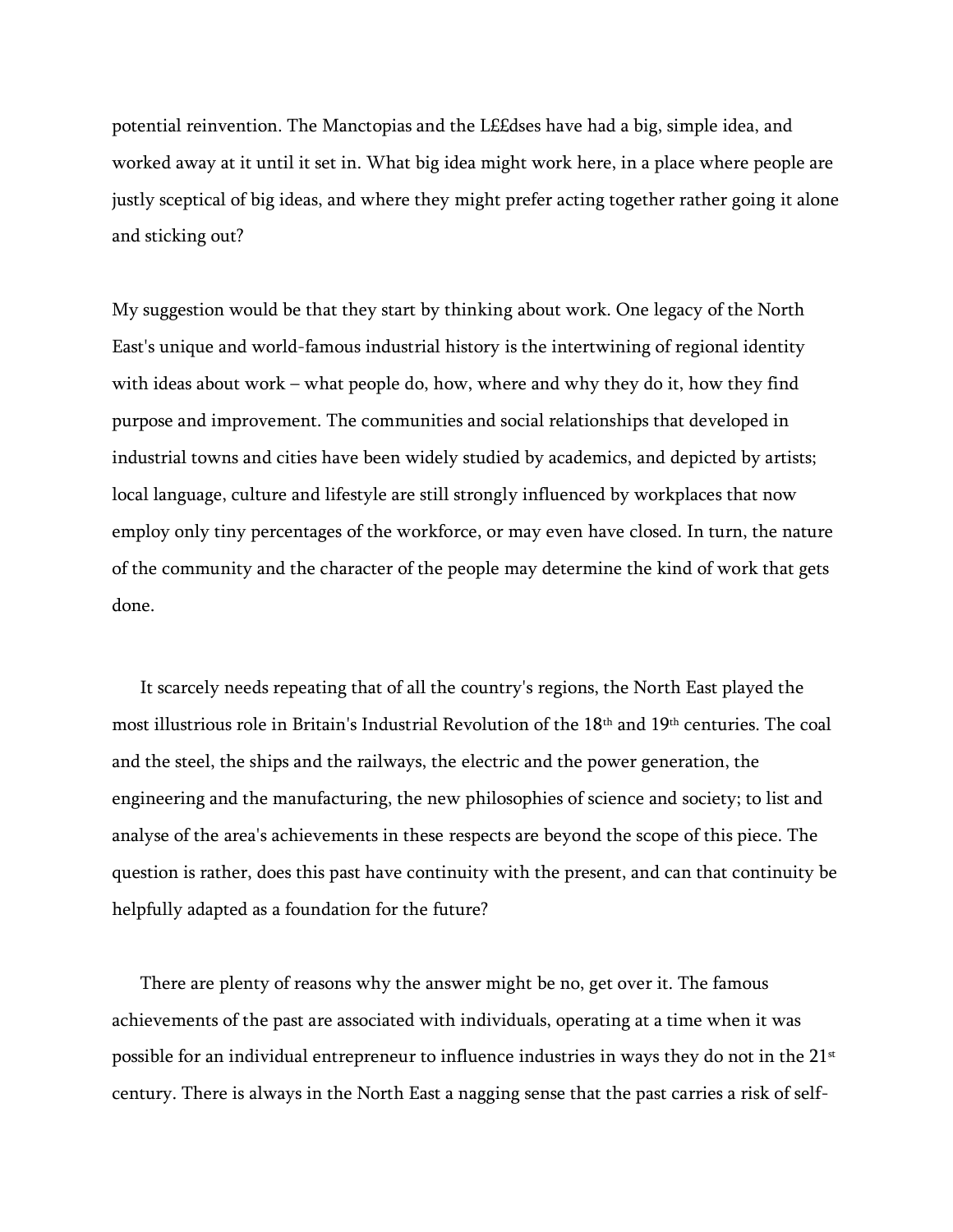deceiving sentimentalism, an after-image of the cloth cap, whippet and pinny. And it means we are distilling a spirit of place from the characters of the entrepreneurs, the inventors, the businesspeople, the wealthy and the mavericks, and not the mass of people, many of whom are perfectly happy not to be any of those things.

The last point has to be conceded, but on the other hand the North East has had an extraordinary number of ordinary, working-class people who have taken those roles, and in fact those people have had a strong influence on the region's culture. It is also true that the industries and achievements of the past relied on workforces who showed a great deal of invention in organising, policing and taking care of themselves: welfare traditions from the cooperative societies, Aged Mineworkers Homes and the Methodist pastoralism, to the Cree Projects, women's centres and the Sage music centre, have supported the workforce and made their own contribution to the economy.

This inventiveness could be called a heritage of innovation. Indeed, it often has been, usually by government ministers visiting the region to urge the locals to reconnect with their inner George Stephensons. It's fair enough, but somehow it always feels a bit wrong for the North East. 'Innovation' these days has become a bit of marketeer's word, a favourite to go with 'vision' and 'disruption of the market.' It has its place, but it's an abstract, Latin word; it's a concept, not an action or a thing, which is why it appeals to marketers. The North East is, if nothing else, a place of action and things. Its heritage is that of a making place, of a product place, an inventing place, and if you actually make and invent things, you know it's not *really* about concepts. As every biography of George Stephenson points out, invention is rarely about Eureka moments; they're for the marketers and storytellers. Making something, improving something, is about tinkering and tweaking, modding and bodging, ducking and diving and making most of it up as you go along because really, who, apart from silvertongued spivs, does anything else?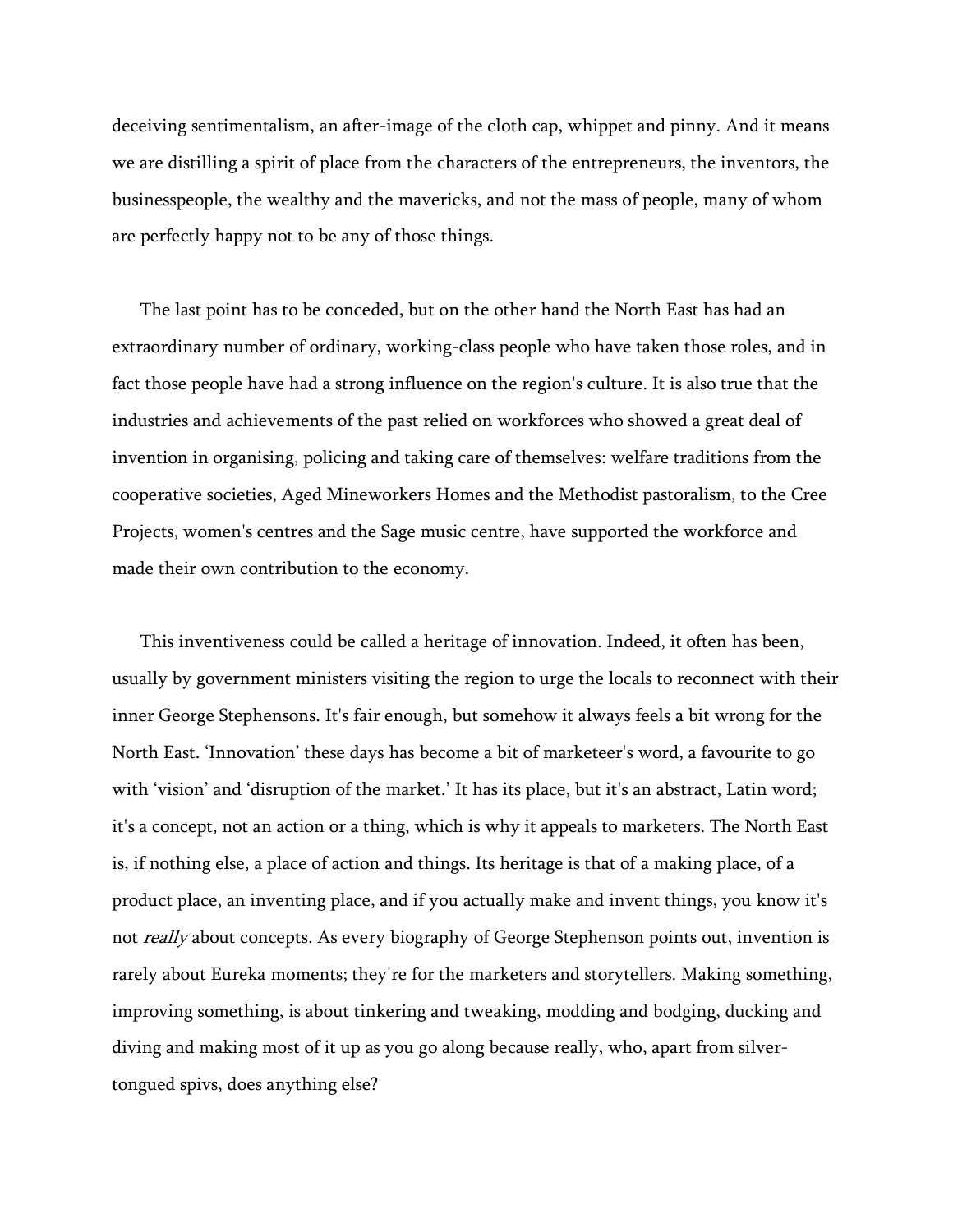Somehow it feels more native and natural in the North East to talk about problem solving. It doesn't sound as fancy as 'creativity' or 'innovation', but most of the time it comes to the same thing. The notion of problem solving is of a piece with the engineering mindset, and it suits the practical self-image of the North East, but it isn't less interesting than 'innovation'; there are myriad different methods and paradigms, some of them as idiosyncratic as any art. Think of the great mathematician Lady Byron, née Anne Milbanke of County Durham, schooling her daughter Ada in science and maths in the 19<sup>th</sup> century, and Ada developing her unique way of integrating science, mathematics and poetry. That idiosyncratic approach helped Ada, now commonly referred to as Ada Lovelace, publish the first algorithm, and become the first human to see that the computer had applications beyond mere calculation.

Problem solving? Practical creativity? Everyday innovation? It is relatively easy to imagine this as a common approach for work and entrepreneurs in the North East, but does it have a distinct, regional version of problem-solving? That can be hard to define, but you could begin with these four descriptions.

#### 1 It's empiricist

Perhaps because of the influence of the empirical disciplines of science and engineering, the North East tends to put an emphasis on actual experience, and things that have actually been seen to happen, as a guide to what might happen in the future. That means it is suspicious of authority, theory, and imaginative conjecture; it's what gives the North East its distinctive down-to-earth perspective. It can, particularly to people who are fond of theory and imaginative conjecture, appear as recalcitrance, cynicism, and dullness, but to see it like that is a mistake. It has a useful application in separating out hype from reality, conjecture from the achievable, words from actions.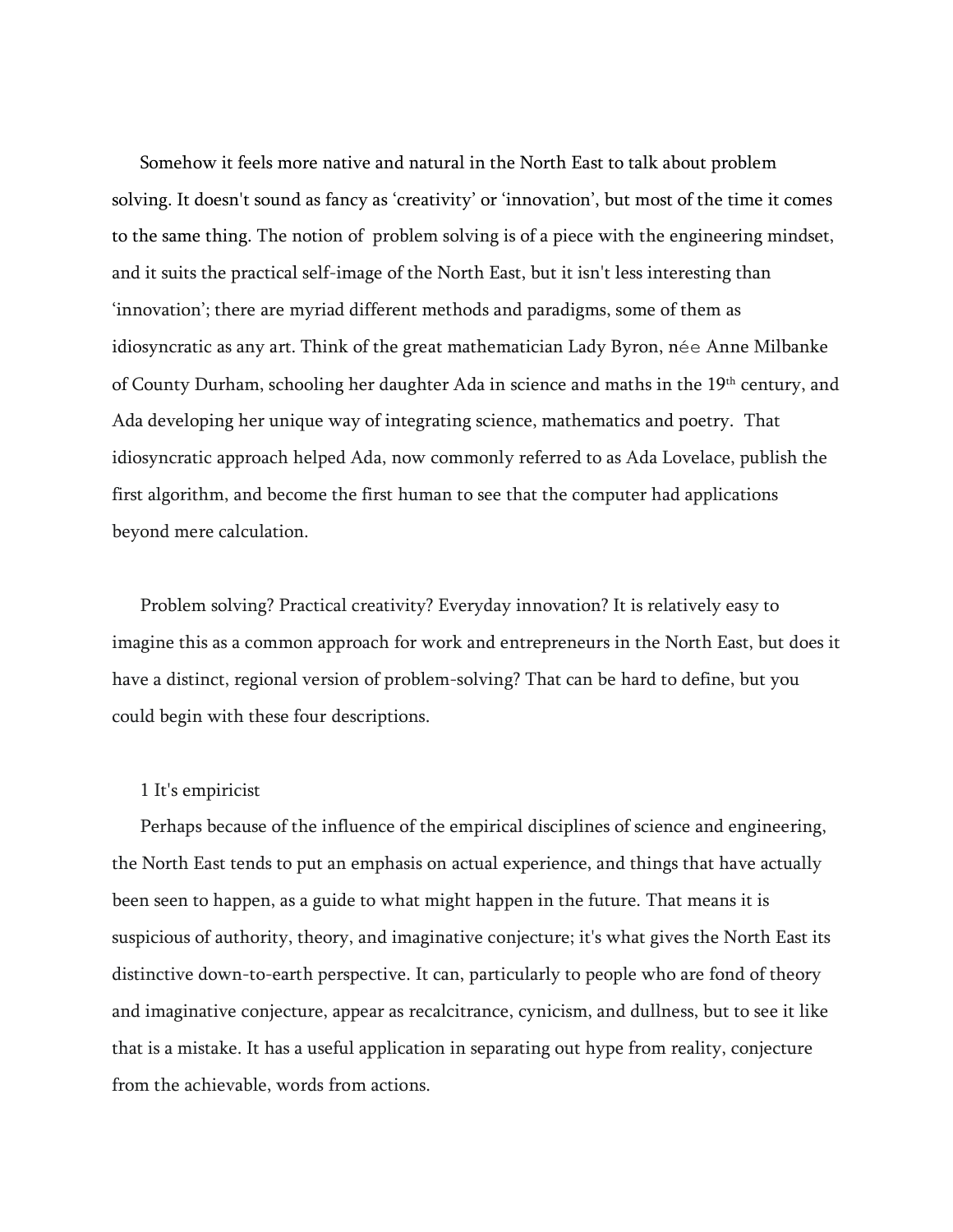# 2 It's iterative

As mentioned above; the North Eastern school is comfortable trying out, looking for improvements, trying out again. Lovelace and the algorithm, Stephenson and the miner's safety lamp, Bobby Robson's pragmatism. It's not, by and large, as at ease with having the idea and shaping reality to fit it.

## 3 It likes an antagonist

Maybe it's an element of romanticism in the region's character, but nothing seems to energise its people quite like having something to struggle against: Stephenson against Davy, Gazza against the Germans. Exposing the complacent vested interest to the possibilities of contemporary thought and technology is a tradition that runs through the history of the area; those sympathetic to the controversial Dominic Cummings will see that tradition in him. It raises an interesting question for people who want to encourage more self-confidence and entrepreneurialism here: is there a sense of opposition to something, somewhere, that might motivate people?

### 4 It's emotional

The North East may love the self-image of practicality, common sense and hardness, but outsiders are often struck by the sheer emotion of the place. It isn't dour like Yorkshire, nor swaggering like Liverpool but rather, it has a kind of emotion that steers just inside the border of sentimentality. Dan Jackson might talk about the martial spirit and the proclivity for fighting, but it is emotional people who fight, not calm, rational ones.

At its very best, this corner of the north can pull off a beautiful alloy: feeling, the authenticity and controlling reason. What other region could ever have given us Bobby Robson and Paul Gascoigne together? Or the Unthanks? What other region could be represented by an iron angel with its feet on the ground?